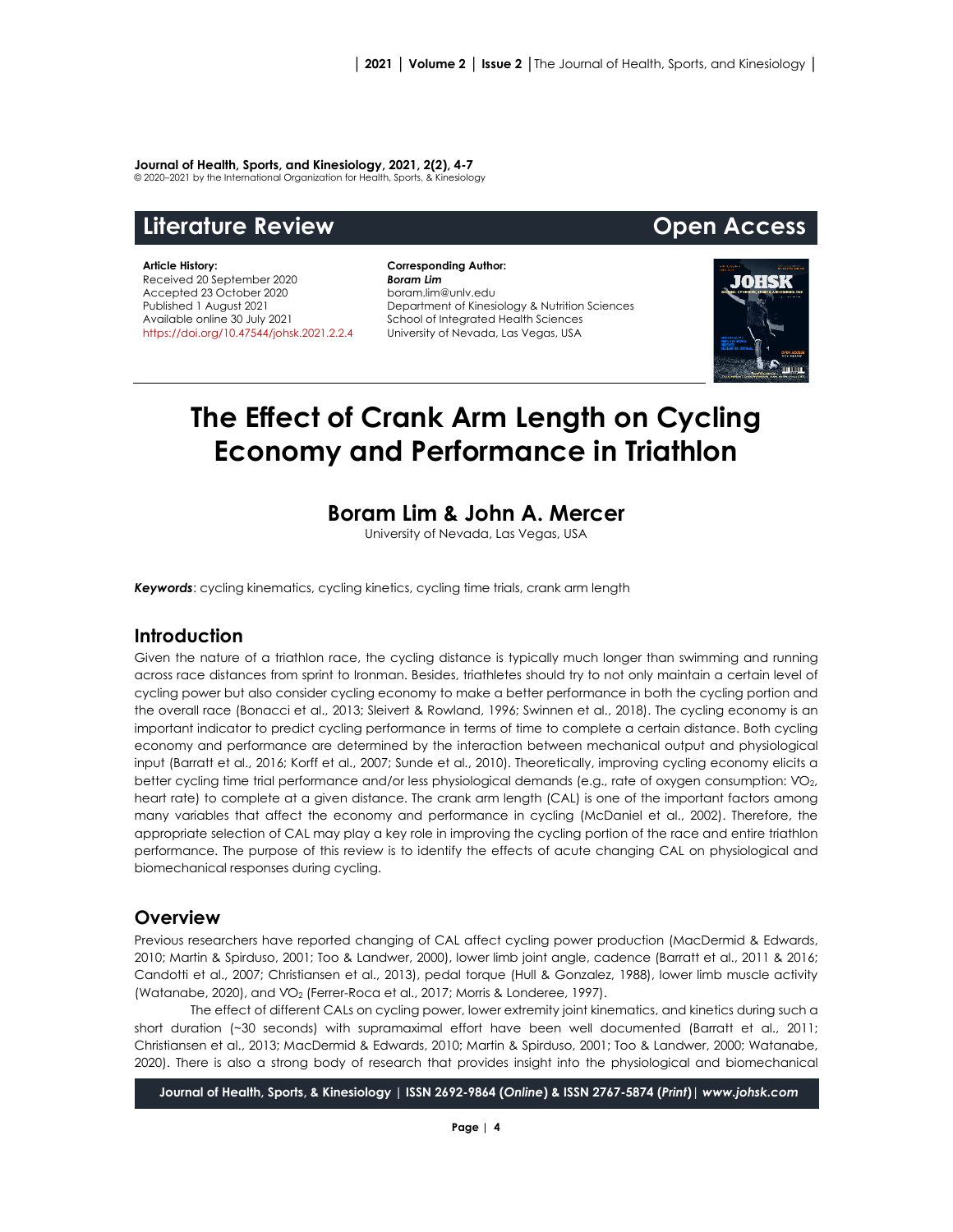responses according to acute changing of CALs at the constant work rate during submaximal cycling intensity (Barratt et al., 2016; Ferrer-Roca et al., 2017; Hull & Gonzalez, 1988; Korff et al., 2007; McDaniel et al., 2002).

Some researchers have recommended using shorter CAL than conventional lengths (165~175mm) for generating more cycling power (Barratt et al., 2016; Hull & Gonzalez, 1988; Inbar et al., 1983). Ferrer-Roca et al. (2017) revealed the tendency of increasing hip and knee range of motion and hip extensor moment with a longer CAL than preferred CAL. However, other studies have been reported that there were no significant differences in cycling power, joint angle, and VO<sub>2</sub> depends on when using different CALs (Barratt et al., 2011; Inbar et al., 1983; MacDermid & Edwards, 2010; McDaniel et al., 2002; Morris & Londeree, 1997; Watanabe, 2020). Furthermore, previous studies were limited in the type of subject recruited either elite or well-trained cyclists (Barratt et al., 2011 & 2016; Christiansen et al., 2013; Korff et al., 2007; MacDermid & Edwards, 2010; Martin & Spirduso, 2001; McDaniel et al., 2002; Morris & Londeree, 1997) or young healthy students (Ferrer-Roca et al., 2017; Hull & Gonzalez, 1988; Inbar et al., 1983; Too & Landwer, 2000; Watanabe, 2020).

Some researchers have recommended using shorter CAL than conventional lengths (165~175mm) for generating more cycling power (Barratt et al., 2016; Hull & Gonzalez, 1988; Inbar et al., 1983). Ferrer-Roca et al. (2017) revealed the tendency of increasing hip and knee range of motion and hip extensor moment with a longer CAL than preferred CAL. However, other studies have been reported that there were no significant differences in cycling power, joint angle, and V̇O2 depends on when using different CALs (Barratt et al., 2011; Inbar et al., 1983; MacDermid & Edwards, 2010; McDaniel et al., 2002; Morris & Londeree, 1997; Watanabe, 2020). Furthermore, previous studies were limited in the type of subject recruited either elite or well-trained cyclists (Barratt et al., 2011 & 2016; Christiansen et al., 2013; Korff et al., 2007; MacDermid & Edwards, 2010; Martin & Spirduso, 2001; McDaniel et al., 2002; Morris & Londeree, 1997) or young healthy students (Ferrer-Roca et al., 2017; Hull & Gonzalez, 1988; Inbar et al., 1983; Too & Landwer, 2000; Watanabe, 2020).

## **Considerations**

In this review, we focused on the effect of the acute changing of CAL on cycling. Even though ample research has been conducted to investigate the relationship between cycling performance and CAL in both biomechanics and exercise physiology perspectives, the effects of changing CAL on cycling time trial performance still remains unclear.

Previous studies showed inconsistent results regarding the effect of changing CAL in cycling mechanic and physiological parameters. Increasing power output in a short duration may not a good indicator of cycling time trial performance. In terms of successful endurance cycling, the strategy to apply propulsion forces effectively over a long duration is more important than achieving a higher power output in a short amount of time. Furthermore, the maximum cycling power test mainly relies on anaerobic capacity (i.e., phosphagen & anaerobic glycolytic system); however, aerobic metabolism is a major energy source during endurance cycling from 80% up to 99% (Sunde et al., 2010). Therefore, the functional threshold power (FTP) test may be a better predictor of endurance cycling performance than the maximum power test in a short duration (Sørensen et al., 2019).

Besides, a large range of CALs (110 to 265mm) was used for several studies that were impractical to use for cycling training and real race event. Based on the review of literature, the well-trained triathletes/cyclists could maintain approximately the same amount of cycling power output and VO<sub>2</sub> across different CALs (Barratt et al., 2011; Watanabe, 2020). However, the changing of CALs may have more influence on the cycling economy and performance to novice triathletes/cyclists.

Research by Martin and Spirduso (2001) demonstrated that the ratio between CAL and lower limb length for the maximal power production was 20% of leg length and 41% of tibia length, respectively. Also, this study showed an inverse relationship between cadence and speed depends on increasing CALs. Therefore, the aged group or novice triathletes should choose an appropriate CAL based on their lower limb length, cycling technique, and race strategies for better race performance.

From these points of view, more research is needed about the effect of CAL in a standard range (165 ~ 175mm) on endurance cycling performance as an aspect of both biomechanical and physiological parameters. Also, future research will be testing the reliability of the effect of CAL on cycling mechanics and power output between the laboratory setting and overground.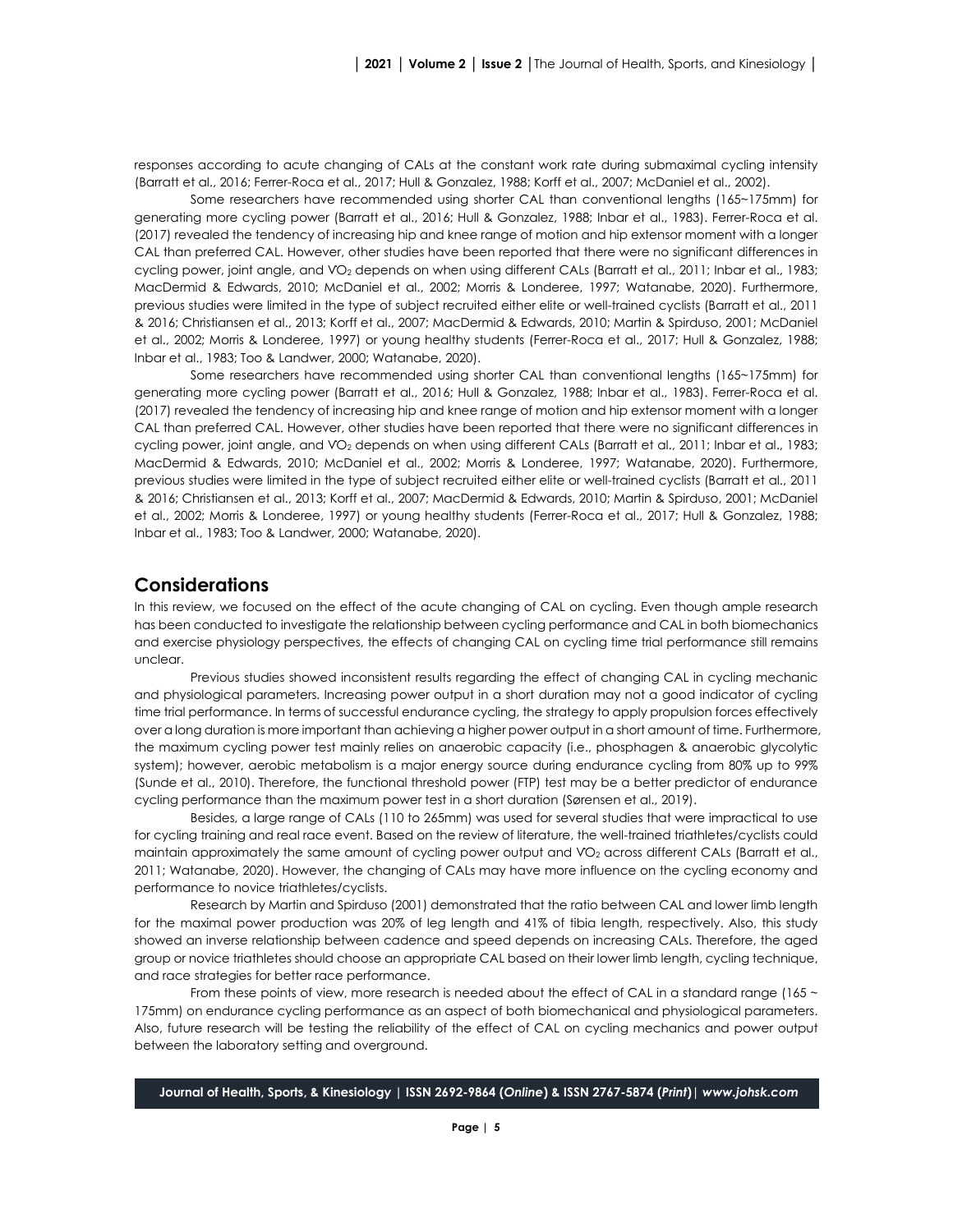## **References**

- Barratt, P. R., Korff, T., Elmer, S. J., & Martin, J. C. (2011). Effect of crank length on joint-specific power during maximal cycling. *Medicine and Science in Sports and Exercise*, *43*(9), 1689–1697. <https://doi.org/10.1249/mss.0b013e3182125e96>
- Barratt, P. R., Martin, J. C., Elmer, S. J., & Korff, T. (2016). Effects of pedal speed and crank length on pedaling mechanics during submaximal cycling. *Medicine and Science in Sports and Exercise*, *48*(4), 705–713. <https://doi.org/10.1249/MSS.0000000000000817>
- Bonacci, J., Vleck, V., Saunders, P. U., Blanch, P., & Vicenzino, B. (2013). Rating of perceived exertion during cycling is associated with subsequent running economy in triathletes. *Journal of Science and Medicine in Sport*, *16*(1), 49–53.<https://doi.org/10.1016/j.jsams.2012.04.002>
- Candotti, C. T., Ribeiro, J., Soares, D. P., De Oliveira, Á. R., Loss, J. F., & Guimarães, A. C. S. (2007). Effective force and economy of triathletes and cyclists. *Sports Biomechanics*, *6*(1), 31–43. <https://doi.org/10.1080/14763140601058490>
- Christiansen, C., Bradshaw, E. J., & Wilson, C. (2013). Optimal Crank Arm Length and Body Position for Road Sprint Cycling Performance. *Journal of Chemical Information and Modeling*, *53*(9), 1689–1699. <https://doi.org/10.1017/CBO9781107415324.004>
- Ferrer-Roca, V., Rivero-Palomo, V., Ogueta-Alday, A., Rodríguez-Marroyo, J. A., & García-López, J. (2017). Acute effects of small changes in crank length on gross efficiency and pedalling technique during submaximal cycling. *Journal of Sports Sciences*, *35*(14), 1328–1335[. https://doi.org/10.1080/02640414.2016.1215490](https://doi.org/10.1080/02640414.2016.1215490)
- Hull, M. L., & Gonzalez, H. (1988). Bivariate optimization of pedalling rate and crank arm length in cycling. *Journal of Biomechanics*, *21*(10), 839–849[. https://doi.org/10.1016/0021](https://doi.org/10.1016/0021-9290(88)90016-4)-9290(88)90016-4
- Inbar, O., Dotan, R., Trousil, T., & Dvtr, Z. (1983). The effect of bicycle crank-length variation upon power performance. *Ergonomics*, *26*(12), 1139–1146[. https://doi.org/10.1080/00140138308963449](https://doi.org/10.1080/00140138308963449)
- Korff, T., Romer, L. M., Mayhew, I., & Martin, J. C. (2007). Effect of pedaling technique on mechanical effectiveness and efficiency in cyclists. *Medicine and Science in Sports and Exercise*, *39*(6), 991–995. <https://doi.org/10.1249/mss.0b013e318043a235>
- MacDermid, P. W., & Edwards, A. M. (2010). Influence of crank length on cycle ergometry performance of welltrained female cross-country mountain bike athletes. *European Journal of Applied Physiology*, *108*(1), 177–182[. https://doi.org/10.1007/s00421](https://doi.org/10.1007/s00421-009-1197-0)-009-1197-0
- Martin, J. C., & Spirduso, W. W. (2001). Determinants of maximal cycling power: Crank length, pedaling rate and pedal speed. *European Journal of Applied Physiology*, *84*(5), 413–418. <https://doi.org/10.1007/s004210100400>
- McDaniel, J., Durstine, J. L., Hand, G. A., & Martin, J. C. (2002). Determinants of metabolic cost during submaximal cycling. *Journal of Applied Physiology*, *93*(3), 823–828.<https://doi.org/10.1152/japplphysiol.00982.2001>
- Morris, D. M., & Londeree, B. R. (1997). The Effects of Bicycle Crank Arm Length on Oxygen Consumption. In *Canadian Journal of Applied Physiology* (Vol. 22, Issue 5, pp. 429–438). [https://doi.org/10.1139/h97](https://doi.org/10.1139/h97-027)-027
- Sleivert, G. G., & Rowlands, D. S. (1996). Physical and physiological factors associated with success in the triathlon. *Sports Medicine*, *22*(1), 8–18. [https://doi.org/10.2165/00007256](https://doi.org/10.2165/00007256-199622010-00002)-199622010-00002
- Sørensen, A., Aune, T. K., Rangul, V., & Dalen, T. (2019). The validity of functional threshold power and moderately trained cyclists. *Sports*, *7*(217), 1–7.
- Sunde, A., Støren, O., Bjerkaas, M., Larsen, M. H., Hoff, J., & Helgerud, J. (2010). Maximal strength training improves cycling economy in competitive cyclists. *The Journal of Strength and Conditioning Research*, *24*(8), 2157–2165.
- Swinnen, W., Kipp, S., & Kram, R. (2018). Comparison of running and cycling economy in runners, cyclists, and triathletes. *European Journal of Applied Physiology*, *118*(7), 1331–1338. [https://doi.org/10.1007/s00421](https://doi.org/10.1007/s00421-)- 018-3865-4
- Too, D., & Landwer, G. E. (2000). The effect of pedal crank arm length on joint angle and power production in upright cycle ergometry. *Journal of Sports Sciences*, *18*(3), 153–161. <https://doi.org/10.1080/026404100365054>

**Journal of Health, Sports, & Kinesiology | ISSN 2692-9864 (***Online***) & ISSN 2767-5874 (***Print***)|** *www.johsk.com*